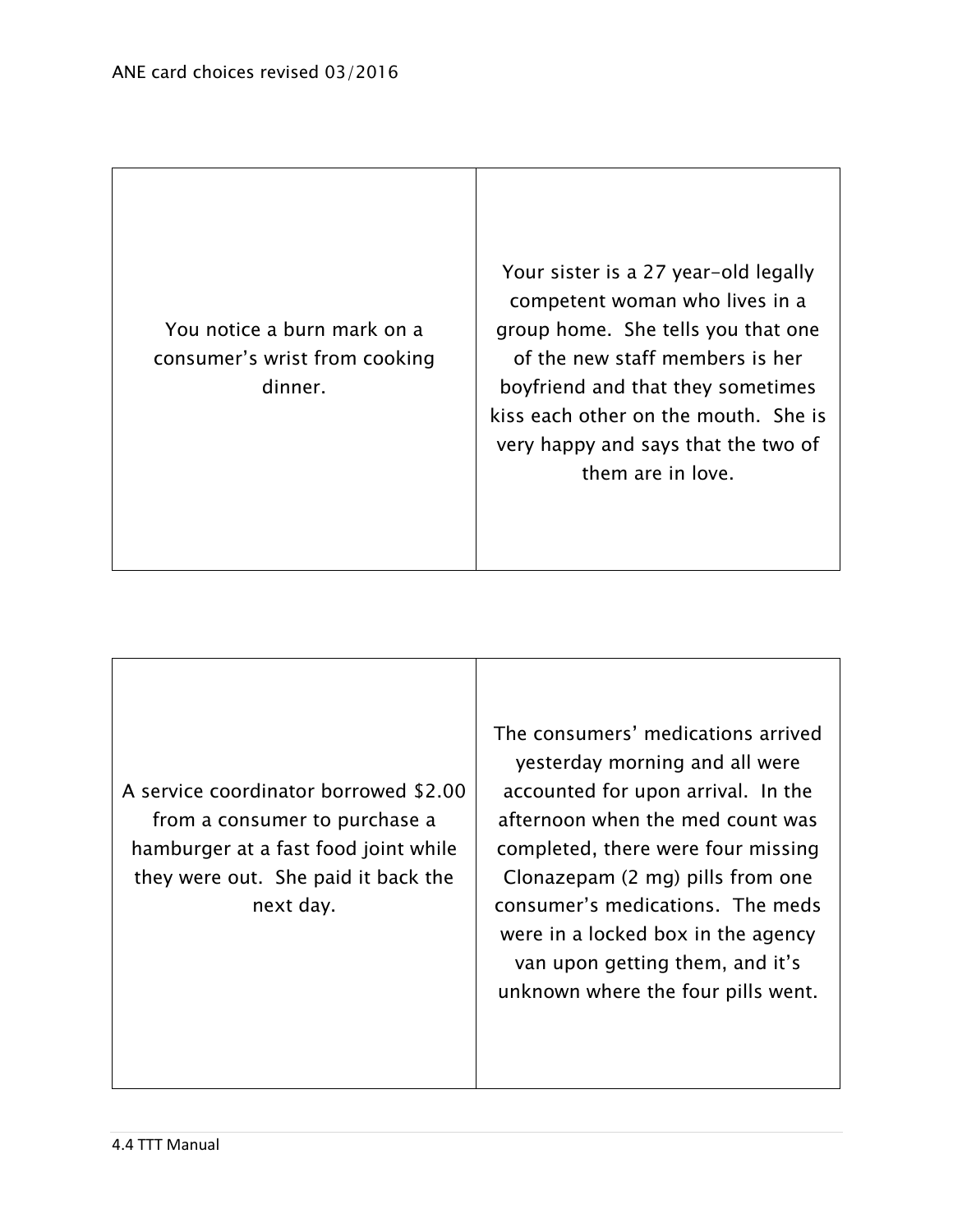One of your co-workers initiates a physical restraint when a consumer begins acting aggressively toward herself and others. Your co-worker is brand new and has not been trained on physical restraints yet. The behavior support consultant instructs staff to give "PRN" psychotropic medication to an individual when she exhibits challenging behavior. This is not included in the BSCP (Behavior Support Crisis Plan) but the BSC said it was okay. Your co-workers have been following the behaviorist's instructions and helping administer Ativan. During your overnight ("graveyard") shift, one of the residents informs you she vomited, and that her stomach hurts. You call the nurse but do not receive a call back. About an hour later the consumer complains her chest hurts as well. You call the nurse and leave another voicemail, and then you call the on-call nurse. No one has gotten back to you in spite of your messages, so you call 911 for an ambulance. You are a nurse and arrive to assess a consumer for a reported injury. He communicates with assistive technology (VOCA). You ask staff to retrieve the VOCA so you can communicate with him, and immediately notice it has missing batteries. Staff inform you that they haven't had batteries for a while, but they'll get some tonight when they go shopping.